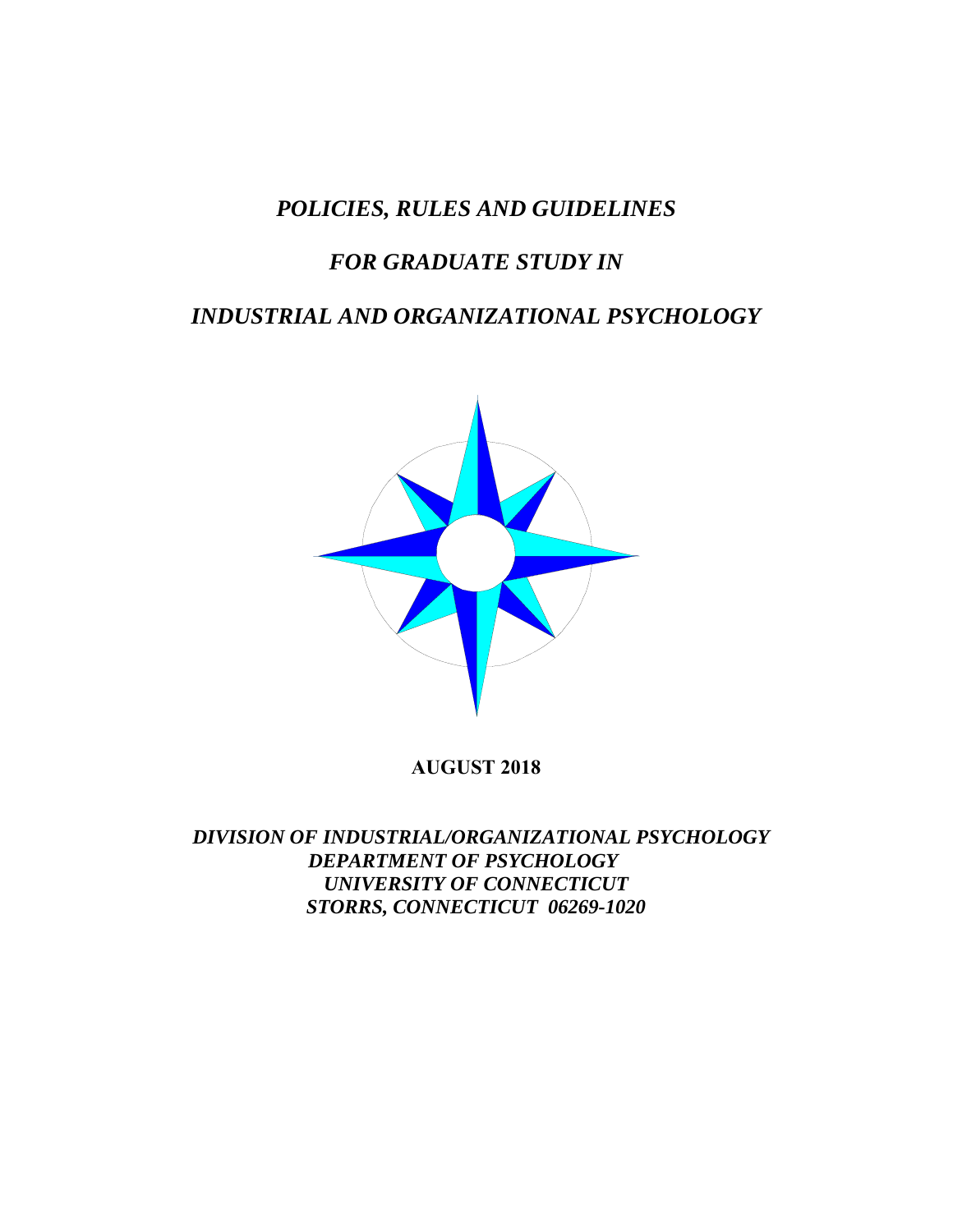# **TABLE OF CONTENTS**

| I.   |                                                      | 3                       |
|------|------------------------------------------------------|-------------------------|
| II.  |                                                      | 3                       |
| Ш.   |                                                      | $\overline{\mathbf{4}}$ |
| IV.  |                                                      | 4                       |
| V.   |                                                      | 4                       |
| VI.  |                                                      | 5                       |
|      |                                                      | 5                       |
|      |                                                      | 6                       |
|      |                                                      | 6                       |
|      |                                                      | 9                       |
| VII. |                                                      | 10                      |
|      |                                                      | 10                      |
|      |                                                      | 10                      |
|      |                                                      | 10                      |
| IX.  |                                                      | 11                      |
|      |                                                      | 11                      |
|      |                                                      | 12                      |
| X.   | Performance Standards: Requirements and Expectations | 13                      |
| XI.  |                                                      | 14                      |
| XII. |                                                      | 14                      |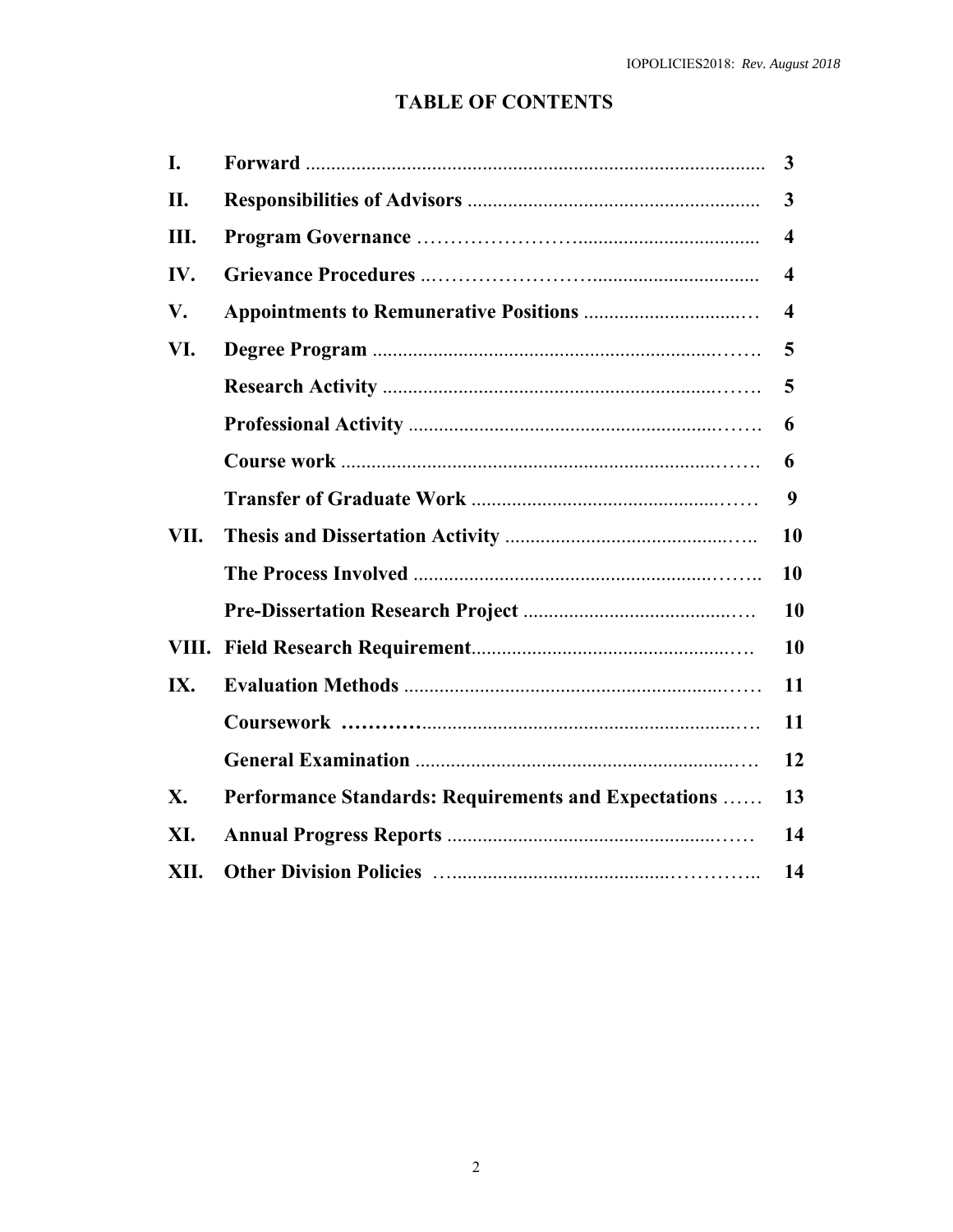# *POLICIES, RULES AND GUIDELINES FOR GRADUATE STUDY IN INDUSTRIAL/ORGANIZATIONAL PSYCHOLOGY*

### **I. FORWARD**

 This document is a compilation of policies, rules, comments and advice prepared for graduate students in the Industrial/Organizational (I/O) Psychology Division within the Department of Psychology at the University of Connecticut. As a first order of business, all new graduate students in this Division should read the Graduate School Bulletin (available in the Graduate School Office), the Department's Policies and Rules for Graduate Study in Psychology (available in the Psychology Department office), and this document. The policies described in this document are consistent with, but go beyond, the minimal formal rules of the Graduate School and Department.

## **II. RESPONSIBILITIES OF ADVISORS**

With the exception of the situation described below, the Major Advisor for all Division graduate students must be a faculty member with a Primary affiliation (see below) in the I/O Division. For administrative purposes, all new students will be assigned an initial Major Advisor of record. However, Major Advisor changes can be made during the first year and later, in keeping with the Department of Psychology Policy and Rules. Ph.D. program students must have a Major Advisor with Primary affiliation in the I/O Division when they take their General Examination. With mutual consent by all parties, a change can be made to allow any Psychology Department Faculty member to be the thesis or dissertation Chair. In all cases, however, the student's Advisory Committee must include at least one Faculty member with a Primary affiliation in the I/O Division.

 Interactions between Major Advisors and their graduate students should be frequent, friendly and productive. Beginning graduate students are encouraged to promptly learn about the style, habits and professional interests of the Primary faculty (see below) so they can quickly identify a Faculty member with whom they could work on an individual basis. Although the kinds of research that a faculty member is willing to supervise is at the discretion of each faculty member, it should be recognized that each faculty member has a fairly well established range of skills and interests. A graduate student should not anticipate major changes in the content of a Faculty member's research interests. Thus, students must attempt to match their interests with those of the current faculty members. Seeking such a match should be a high priority for new graduate students.

 Division Primary faculty are eager to serve as Major Advisors and work with their students on a daily basis. The conduct of research and the completion of degree requirements are important to the professional progress of both faculty and student alike. Graduate students should see their Major Advisor as a senior professional partner, tutor and mentor, not as a remote and stern evaluator. Prompt and pragmatic selection of an appropriate Major Advisor will lead to efficient and enduring professional development.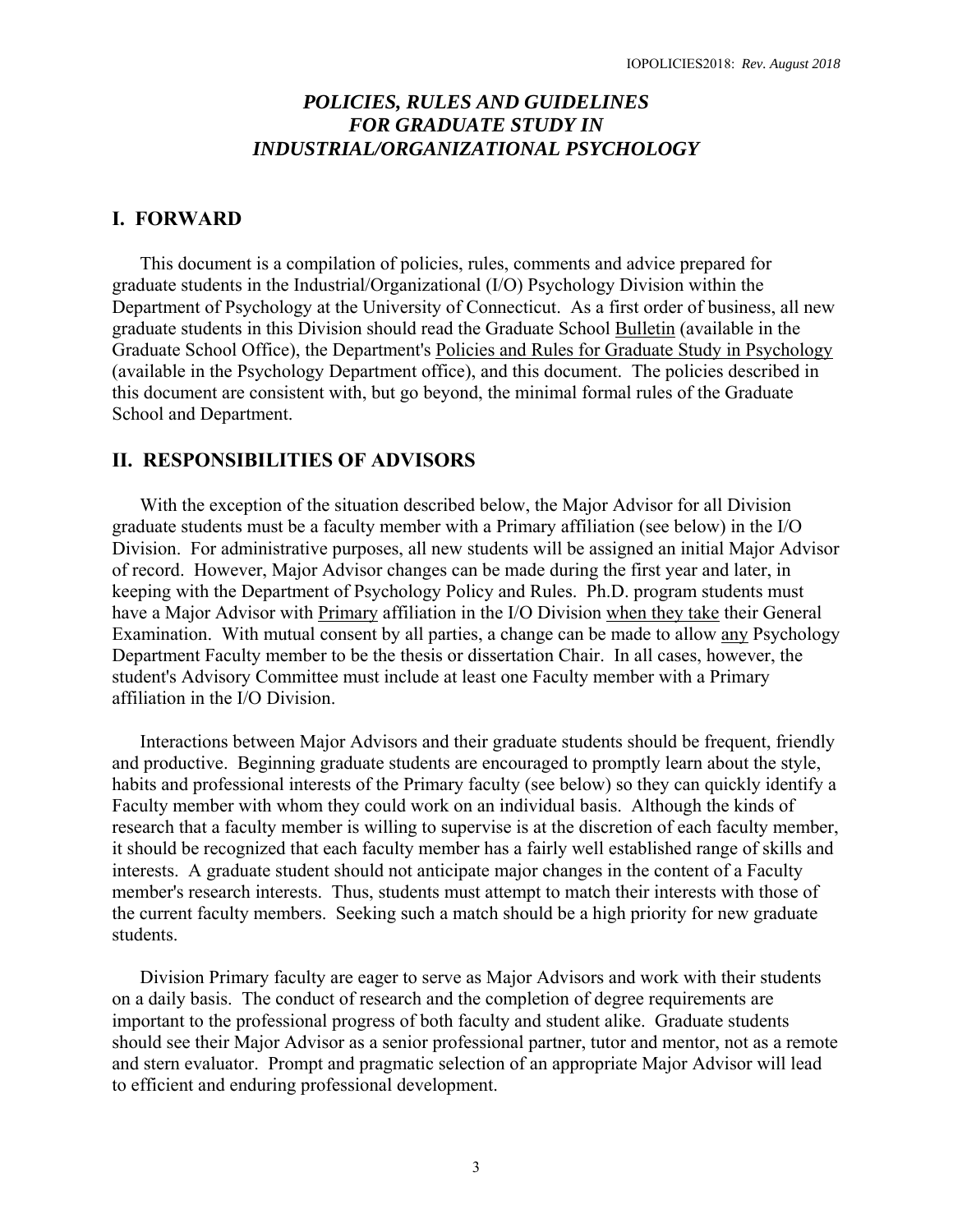Each Primary Industrial/Organizational Psychology Faculty Member is limited, in principle, to serving as the Major Advisor to a total of seven graduate students. Exceptions to this may be made as appropriate, but students should recognize that faculty members' prior obligations to other students will affect their ability and willingness to take on new students. Although this rule may limit the number of new students a specific faculty member can accept, it also serves to assure productive student-faculty ratios.

# **III. PROGRAM GOVERNANCE**

 The Industrial/Organizational Committee (IOC) consists of all Primary and Emeritus, Industrial/Organizational Psychology (I/O) Faculty. In addition, a Division graduate student(s)selected by the I/O graduate student body will be invited to participate in IOC meetings as appropriate. The Division Head will call meetings of the IOC. Any member of the IOC may add items to the meeting agenda, and items may be added to the agenda at the request of the Graduate Student Representative(s). Should the Division Head request an advisory vote from this Committee, each IOC Faculty member attending will have one vote. The Graduate Student Representative on the committee will be a non-voting member.

Members of the IOC for 2018-2019 are as follows: Janet Barnes-Farrell - Primary Faculty Robert Henning - Primary Faculty Vicki Magley - Primary Faculty Steven Mellor - Primary Faculty and Acting and Division Head Alec Calvo & Rick Laguerre - Graduate Student Representatives

## **IV. GRIEVANCE PROCEDURES**

In addition to the grievance procedure of the Psychology Department, which is described in Policies and Rules for Graduate Study in Psychology, a student with a grievance can contact the Graduate Student Representative(s) on the Industrial/Organizational Committee. When viewed as appropriate by the Graduate Student Representative, the Representative can place general or anonymous issues on the agenda for consideration at Committee meetings. Students are also welcome to contact the Division Head directly to discuss their concerns and/or to request that their concerns be placed on the agenda of the next IOC meeting.

#### **V. APPOINTMENTS TO REMUNERATIVE POSITIONS**

In keeping with Department policy, the Division Head makes recommendations to the Department Chair for remunerative appointments and fellowships available via Departmental sponsored positions. When available and appropriate, the Division Head and/or student Advisors recommend and sponsor students for non-departmental remunerative positions.

The Division is committed to working for financial support for all eligible Ph.D. students in good standing (*refer to current Policies and Rules for Graduate Study in Psychology and Graduate School Catalog for Graduate School and Psychology Department rules regarding eligibility*). This is not an easy task. University and other government funds are frequently not available until the last minute. Teaching and Research Assistantships which carry tuition remission are limited in number. New students and continuing students who are making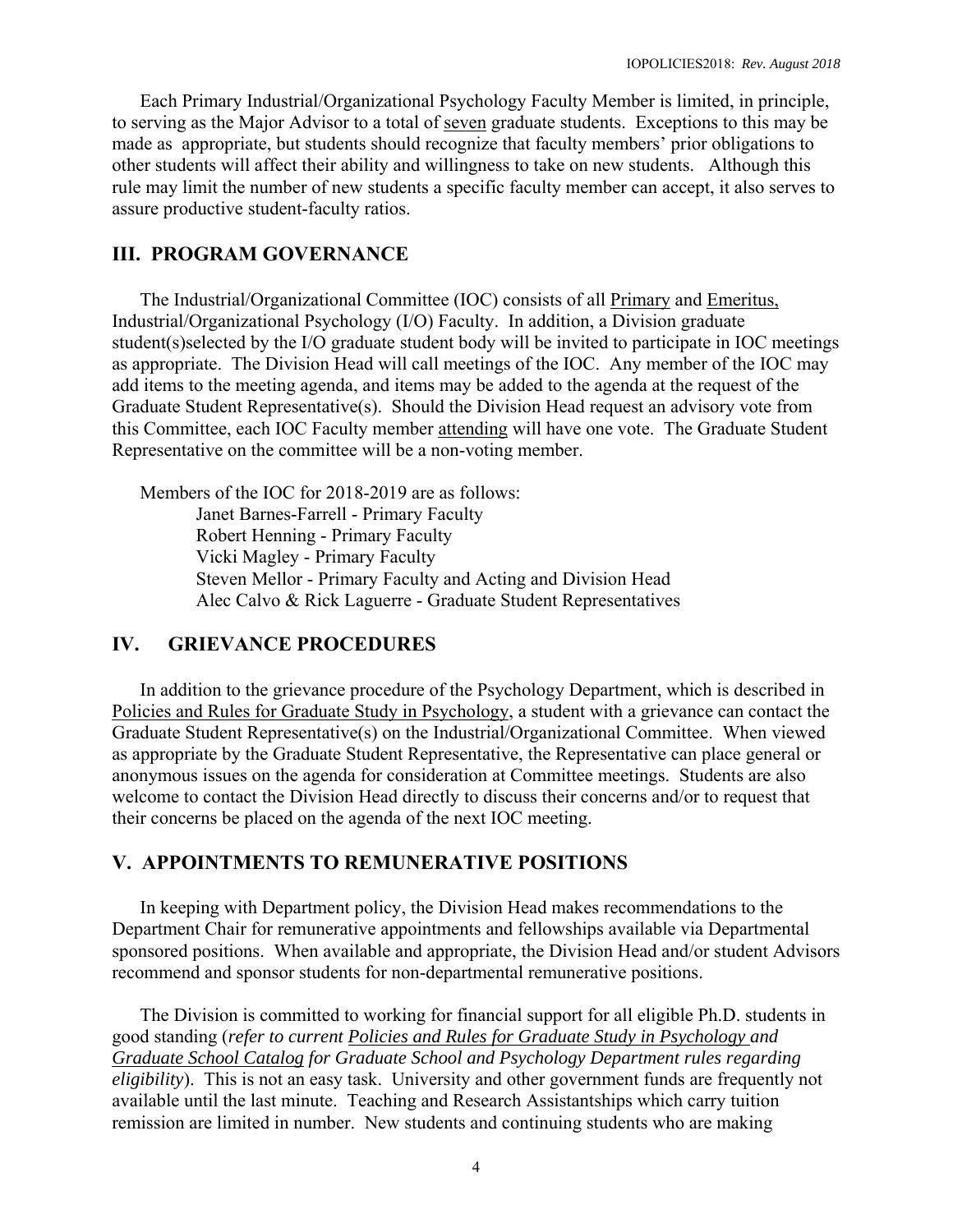satisfactory progress toward their degrees will be given the highest priority for these funds. Should circumstances make it difficult to provide some support to all Ph.D. students in good standing who request it and are eligible, priority will be given to funding continuing students for their first eight semesters of study (excluding semesters spent in an externally supported Field Research Experience). Psychology Department policy currently limits financial support to a total of ten semesters of university support and in most cases, students are not eligible for university support after the  $6<sup>th</sup>$  year of study (if the Field Research Experience requirement is met with an external internship). Students are encouraged to discuss their financial support concerns with the Division Head and their Major Advisors.

 The Field Research Experience, which is described later in this document, is typically a period of full-time employment, and in most cases the Division will not provide any form of University financial support to the student during this period(s). In particular, note that students generally are NOT eligible for tuition waivers while they complete off-campus internships. Students should plan ahead to cover the expenses of tuition, fees, and health insurance during this period. Establishing in-state residency can help to minimize the burden of tuition costs during this or any other semester during which the student does not have access to a tuition waiver. For this reason, continuing students who are not state residents are encouraged to establish state residency as soon as they are eligible.

 In addition to the required Field Research Experience, graduate students in the Division are encouraged to gain practical experience in business, industry and government as part of their training. Activity of this sort should be reviewed with the student's Faculty Advisor in advance. Under most circumstances graduate students may not provide any professional services without appropriate supervision. Exceptions to this must have written approval, in advance, from the Division Head.

#### **VI. DEGREE PROGRAM**

#### **Research Activity**

The Department of Psychology at the University of Connecticut has a long-standing tradition of research and scholarship. The Department graduate programs produced their first Ph.D. in 1952; the first year of the I/O program as a free-standing Division was 1985 and the first Ph.D. was awarded in 1987. Since our inception, faculty and graduate students in the Division have continuously contributed to the published scientific literature in our field and have regularly presented their research at professional conferences, symposia and colloquia. In keeping with the research tradition of the Department and consistent with our primary goal of educating researchers in the field of I/O Psychology, research activity is required of all I/O graduate students during the entire course of study. Research activity is generally not closely tied to course credits. However, Graduate School requirements for documenting thesis and dissertation research activity are met by satisfactory completion of GRAD 5950 (9 credits) and GRAD 6950 (15 credits). Other courses used to document research activity include PSYC 5699, PSYC 5800, GRAD 5960 and GRAD 6960. Expectations regarding master's thesis and doctoral dissertation research activity are described in more detail in Section VII of this document.

#### **Professional Activity**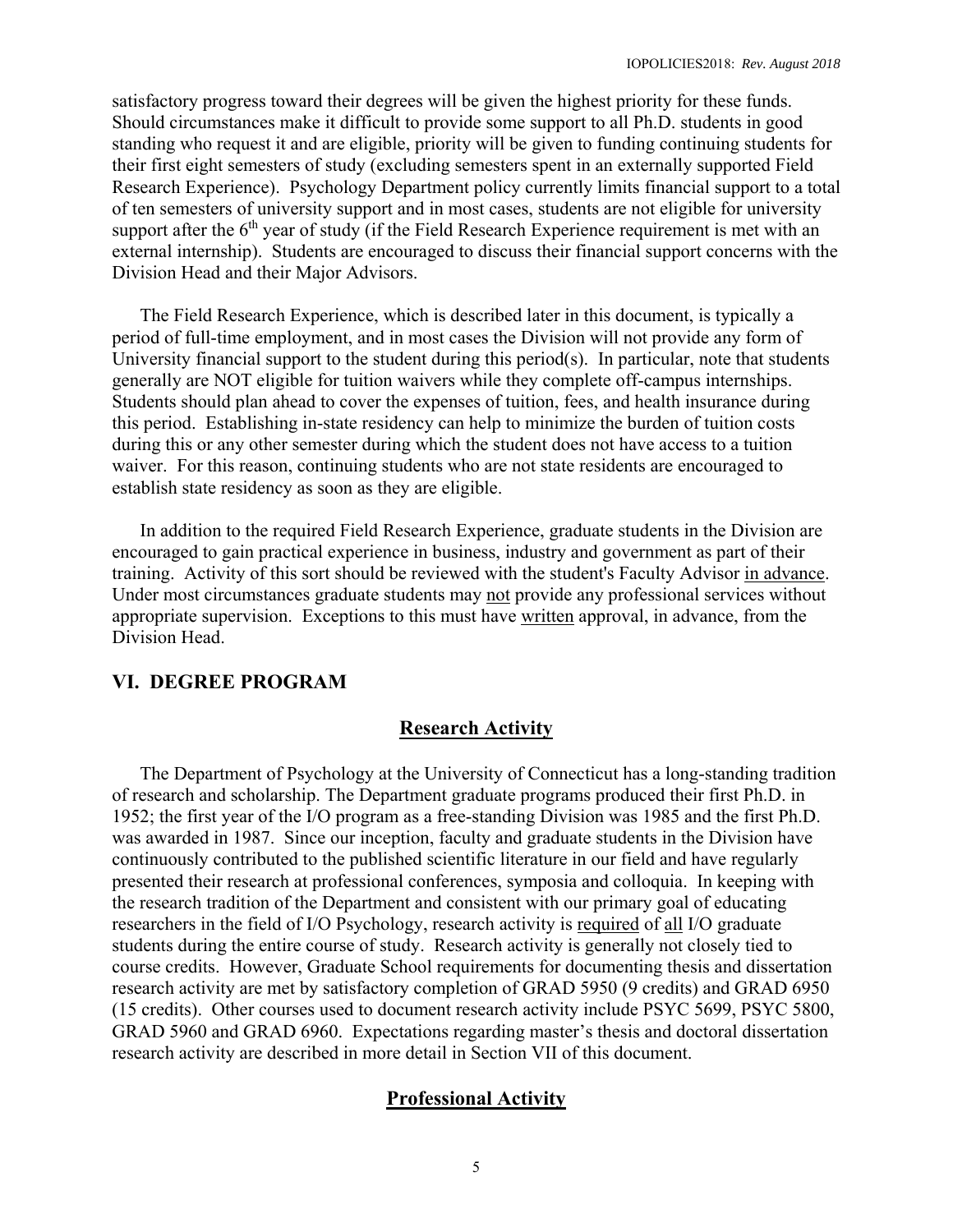The graduate program in I/O Psychology presumes that a good professional has a life-long commitment to ethical research and professional service. A major portion of graduate training takes place outside the classroom, in a sincere effort to develop and instill this commitment. Division graduate students are expected to attend Psychology Department Colloquia, division Brown Bag seminars and special meetings, and conventions of professional organizations. As noted above, continuous research activity is required. Papers at professional meetings and publications in professional journals by I/O graduate students, with the participation and assistance of the Faculty, are a concrete manifestation of this research activity. These activities, like satisfactory completion of course work, will be used by the Faculty as a significant and important measure of graduate student progress.

#### **Course Work**

All students take a common set of core I/O courses and quantitative methodology courses, which are completed during the first and second years of study. Tailoring of course selections to meet student needs and research interests begins in the second year. It is also expected that the M.A. degree will be completed during the second year, and prior to beginning the Field Research Experience. For many students, the third year includes an approved six-month full-time internship or other experience designed to meet the Field Research Experience requirement (see below). Course requirements for the Ph.D. are generally completed during the third and fourth years. The remaining requirements for the Ph.D. include satisfactory completion of the general examination and preparation of an acceptable dissertation project.

 During the first year of study all students take a series of research methods and statistics courses that provide them with tools needed to begin productive involvement in research activities during their first year of study and beyond. PSYC 5701 (Research Methods in Experimental Social Psychology), PSYC 5104 and 5105 (Foundations of Research in the Psychological Sciences I and II) meet this requirement, In addition, all I/O students take a common set of four "core" courses (PSYC 5614: Personnel Psychology, PSYC 5615: Human Factors, PSYC 5123: Occupational Health Psychology, and MGMT 6203: Contemporary Issues in Organizational Behavior, J. Mathieu section) that are completed during years 1 and 2. The four-semester core I/O course sequence is intended to expose all students in the program to the diversity of theoretical, conceptual and methodological approaches in on which industrial/organizational psychology scholarship is based and which is recommended in SIOP's Education and Training Guidelines (2016). Students also enroll in Research and Practice of I/O Psychology (PSYC 5600) every semester until they complete their degrees, and I/O Research Team(s) each semester (PSYC 5699) as appropriate.

 Appropriate selection of advanced seminars allows students to develop a thorough and sophisticated understanding of issues germane to their emerging programs of research. To meet divisional course requirements, a student must complete at least four "Specialization Seminars." At least three (3) of these will be chosen from among advanced seminars offered by faculty in the I/O division; at least one of these will be an advanced seminar offered by one of our I/O faculty who represents a uniquely different perspective from the student's developing area of specialization. (Some examples: For a student focusing on personnel psychology issues, a seminar offered by a faculty member with human factors interests would meet the spirit of this requirement; for a student specializing in human factors issues, a seminar offered by a faculty member with organizational psychology interests would meet this requirements, etc.) Courses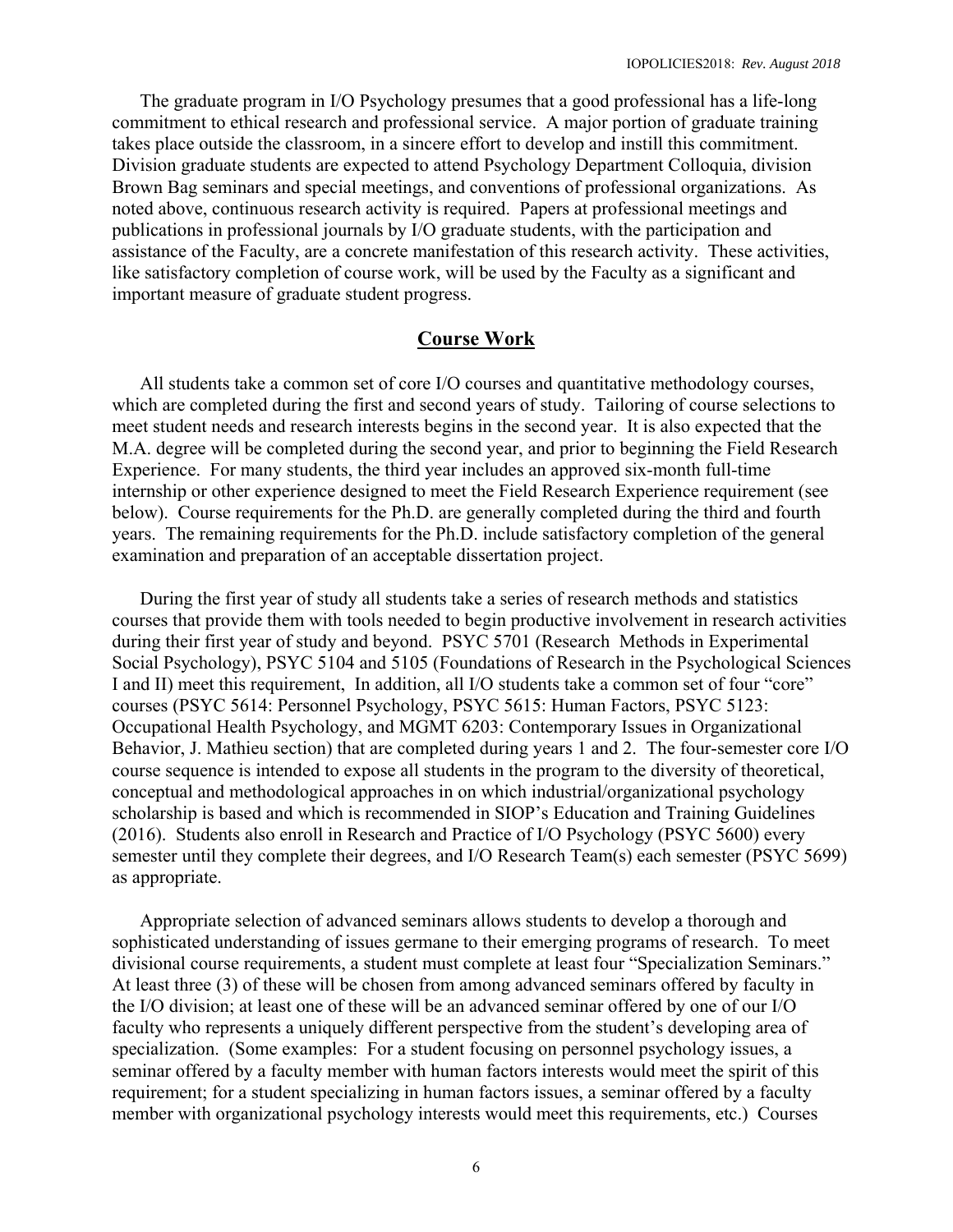outside the I/O Division (e.g., Leadership, Team Processes courses offered by the Management Department, and Ergonomics course offered by the School of Medicine) used to meet the specialization requirement will be approved by the I/O Division on the recommendation of the student's advisory committee. In most cases these seminars are taken during the second and fourth years of graduate study. It should be noted that students can take more than four Specialization Seminars; four Specialization Seminars is simply the minimum acceptable. Students who elect to complete a concentration in Occupational Health Psychology can use appropriate Specialization Seminars to meet the requirements of this concentration as well as Divisional curriculum requirements. Note that scheduling of particular Specialization Seminars must be coordinated with other teaching obligations of the faculty who offer these seminars For planning purposes, the Division will distribute a probable schedule of upcoming Specialization Seminars from time to time. Specialization Seminars scheduled for the time period during a Faculty sabbatical leave will be cancelled, but an attempt will be made to maintain the overall schedule whenever possible.

 All I/O students are advised to take additional Quantitative/Methods courses from a specified list (see p. 8). Many students will choose to complete courses that allow them to earn the graduate certificate in Quantitive Research Methods offered by the Psychology Department. Students in the I/O Division are also required to take course work that includes exposure to professional and ethical issues.

 All graduate students in the Psychology Department are trained primarily as research scientists and secondarily as applied practitioners of the discipline. Thus, a minimum of 9 credits of elective courses (i.e., three courses) outside the I/O program are required to meet the Department "breadth requirement." (These might include History & Systems, Social Cognition, Sensation & Perception, etc.) Students are encouraged to select these electives in a manner which allows them to meet the APA Task Force breadth recommendations for the accrediting and licensing of psychologists. Students may also choose elective courses from other departments (e.g., Management, Communications, Engineering, UConn Health Center School of Medicine) to meet the breadth requirement. Students should reference the Departmental Graduate Student Policies for additional details on these breadth requirements.

 A list of I/O Advanced Specialization Seminars and frequently recommended Quantitative/Methods courses is provided on the next page, followed by an outline of an idealized five year plan of study.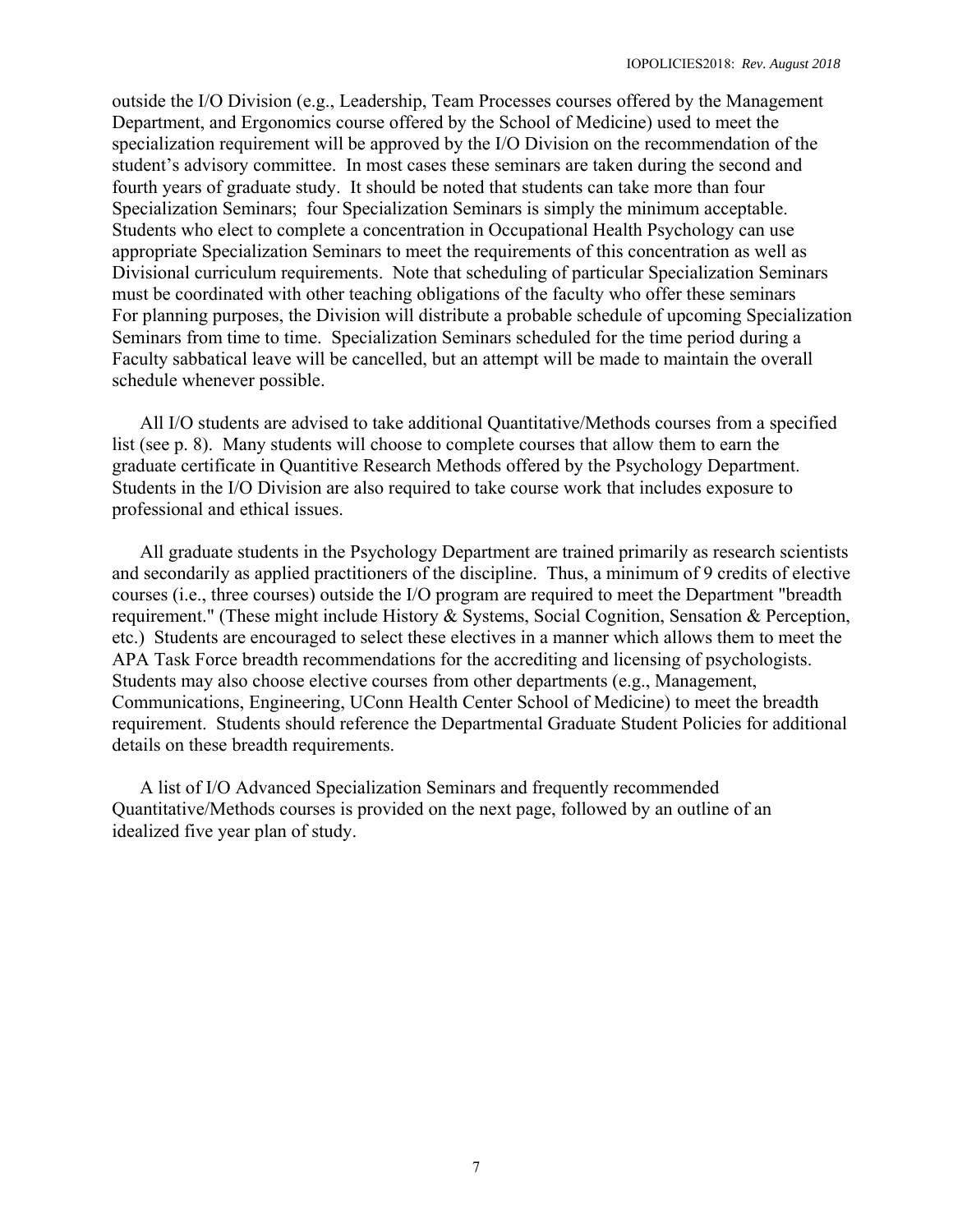<u>I/O Advanced Specialization Seminars</u><br>PSYC 5670 Current Topics in

- Current Topics in Industrial/Organizational Psychology (selected topics:
	- varies by semester: e.g., Organizational Stress, Work & Aging)
- PSYC 5611 Work Motivation
- PSYC 5612 Leadership in the Workplace
- PSYC 5613 Organizational Psychology
- PSYC 5616 Human Judgment and Decision Processes
- PSYC 5617 Occupational Health and Safety
- PSYC 5618 Selection and Placement
- PSYC 5619 Performance Appraisal
- PSYC 5620 Design and Analysis of Human-Machine Systems
- PSYC 5621 Simulation and Training
- PSYC 5622 Work Systems and Performance

Others only as recommended by student's advisory committee and approved by the IOC\*\*

- \*\*The following extra-divisional courses have been approved by the I/O Division as meeting the division specialization seminar requirement. No more than one of these courses can be used to meet the four course advanced specialization seminar requirement. Note that division approval has only been granted for the courses, sections, and instructors designated in this list. Other courses that meet the spirit of the specialization seminar requirement may be used on the student's plan of study by recommendation of the student's advisory committee and approval by the I/O Division.
- MGMT 6201 Organizational Behavior (J. Goodman section)
- MGMT 6206 Applied Research in Mgmt (J. Mathieu section on HLM in Org. Res. only)
- COMM 5230 Organizational Communication
- COMM 5660 Computer-mediated Communication (K. Nowak)
- BME 5339 Intro. Ergonomics & Expos. Assess. (N. Warren, also listed as PUBH 5497)
- BME 5600 Human Biomechanics (D. Peterson)

#### Quantitative/Methods Courses

| Measurement and Scaling.                                           |
|--------------------------------------------------------------------|
| Research Design and Test Construction                              |
| Research Methods in Experimental Social Psychology*                |
| Meta-analysis: Theory and Practice                                 |
| <b>Field Research Methods</b>                                      |
| Causal Modeling in Psychology                                      |
| Item Response Theory (Educational Psychology)                      |
| Logistic and Hierarchical Linear Modeling (Educational Psychology) |
| Intermediate Epidemiology (Public Health)                          |
| Foundations of Research in the Psychological Sciences I*           |
| Foundations of Research in the Psychological Sciences II*          |
|                                                                    |

\*Required during the first year of study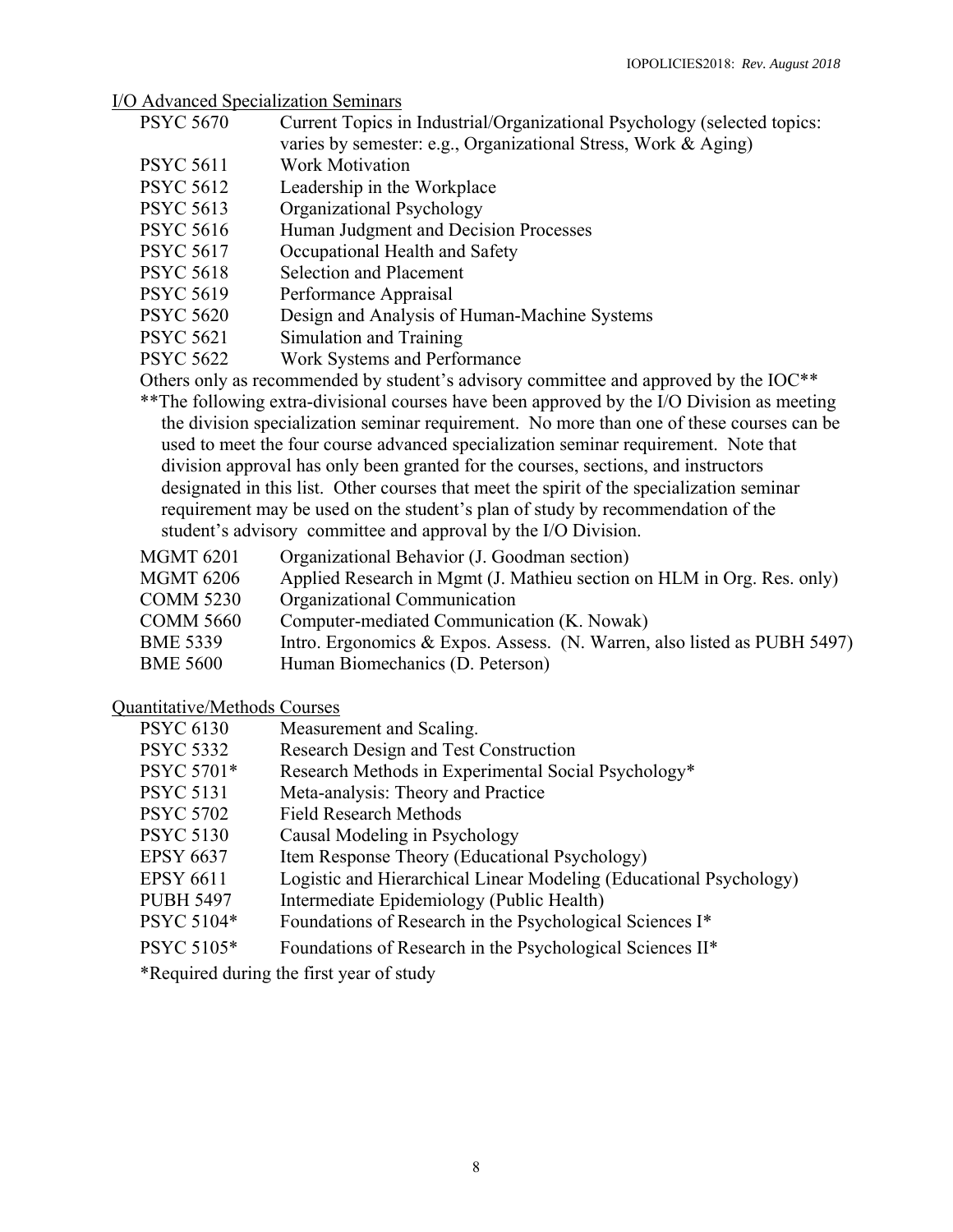## *Recommended Five Year Plan of Study*

|                                                                                  | First Year: Common Core Courses (21-25 semester hours)                                                                               |  |  |  |
|----------------------------------------------------------------------------------|--------------------------------------------------------------------------------------------------------------------------------------|--|--|--|
| <b>PSYC 5600</b>                                                                 | Research & Practice in I/O Psychology [Fall/Spr]                                                                                     |  |  |  |
| PSYC XXXX                                                                        | Core I in Industrial/Organizational Psychology [Fall]                                                                                |  |  |  |
| PSYC xxxx                                                                        | Core II in Industrial/Organizational Psychology [Spring]                                                                             |  |  |  |
| <b>PSYC 5699</b>                                                                 | Research Team in Industrial/Organizational Psychology [Fall/Spr]                                                                     |  |  |  |
| <b>PSYC 5701</b>                                                                 | Research Methods in Experimental Social Psychology [Fall]                                                                            |  |  |  |
| <b>PSYC 5104</b>                                                                 | Foundations of Research in the Psychological Sciences I [Fall]                                                                       |  |  |  |
| <b>PSYC 5105</b>                                                                 | Foundations of Research in the Psychological Sciences II [Spring]                                                                    |  |  |  |
| <b>GRAD 5950</b>                                                                 | Thesis Research [Fall/Spr] Preparation of Thesis proposal                                                                            |  |  |  |
| Second Year: Common Core Courses and Begin Specialization (21-25 semester hours) |                                                                                                                                      |  |  |  |
| <b>PSYC 5600</b>                                                                 | Research & Practice in I/O Psychology [Fall/Spr]                                                                                     |  |  |  |
| PSYC XXXX                                                                        | Core III in Industrial/Organizational Psychology [Fall]                                                                              |  |  |  |
| PSYC xxxx                                                                        | Core IV in Industrial/Organizational Psychology [Spring]                                                                             |  |  |  |
| <b>PSYC 5699</b>                                                                 | Research Team in Industrial/Organizational Psychology [Fall/Spr]                                                                     |  |  |  |
| Two I/O Specialization Seminars                                                  |                                                                                                                                      |  |  |  |
| Quantitative/Methods course                                                      |                                                                                                                                      |  |  |  |
| Elective course                                                                  |                                                                                                                                      |  |  |  |
| <b>GRAD 5950</b>                                                                 | Thesis Research [Fall/Spr] Thesis preparation and completion                                                                         |  |  |  |
| Third (or Fourth) Year: Approved Field Research Experience                       |                                                                                                                                      |  |  |  |
| <b>GRAD 6930</b>                                                                 | Field Research Experience: Approved full-time internship or other<br>approved field research experience (Full-time Directed Studies) |  |  |  |
| I/O Specialization Seminar                                                       |                                                                                                                                      |  |  |  |
| Elective course                                                                  |                                                                                                                                      |  |  |  |
| <u>Fourth Year (or Third Year): Specialization (21-24 semester hours)</u>        |                                                                                                                                      |  |  |  |
| <b>PSYC 5600</b>                                                                 | Research & Practice in I/O Psychology [Fall/Spr]                                                                                     |  |  |  |
| <b>PSYC 5699</b>                                                                 | Research Team in Industrial/Organizational Psychology [Fall/Spr]                                                                     |  |  |  |
| Two Specialization Seminars                                                      |                                                                                                                                      |  |  |  |
| Quantitative/Methods course                                                      |                                                                                                                                      |  |  |  |
| Elective course                                                                  |                                                                                                                                      |  |  |  |
| <b>General Examination</b>                                                       |                                                                                                                                      |  |  |  |
| <b>GRAD 6950</b>                                                                 | Dissertation Research [Fall/Spr] Preparation of dissertation proposal                                                                |  |  |  |
| Fifth Year: Dissertation                                                         |                                                                                                                                      |  |  |  |
| <b>PSYC 5600</b>                                                                 | Research & Practice in Industrial/Organizational Psychology                                                                          |  |  |  |
| [Fall/Spr]                                                                       |                                                                                                                                      |  |  |  |
| <b>PSYC 5699</b>                                                                 | Research Team in Industrial/Organizational Psychology [Fall/Spr]                                                                     |  |  |  |
| <b>GRAD 6950</b>                                                                 | Dissertation Research [Fall/Spr] Preparation/defense of Dissertation                                                                 |  |  |  |
| <b>Transfer Of Graduate Work</b>                                                 |                                                                                                                                      |  |  |  |
|                                                                                  |                                                                                                                                      |  |  |  |

Graduate students who have completed some graduate work and/or a thesis at other universities or in other departments at this university may be able to use some of this work to meet University, Department or Division requirements for their degree work. On the Division level, decisions concerning credit for work completed elsewhere will be made by the Division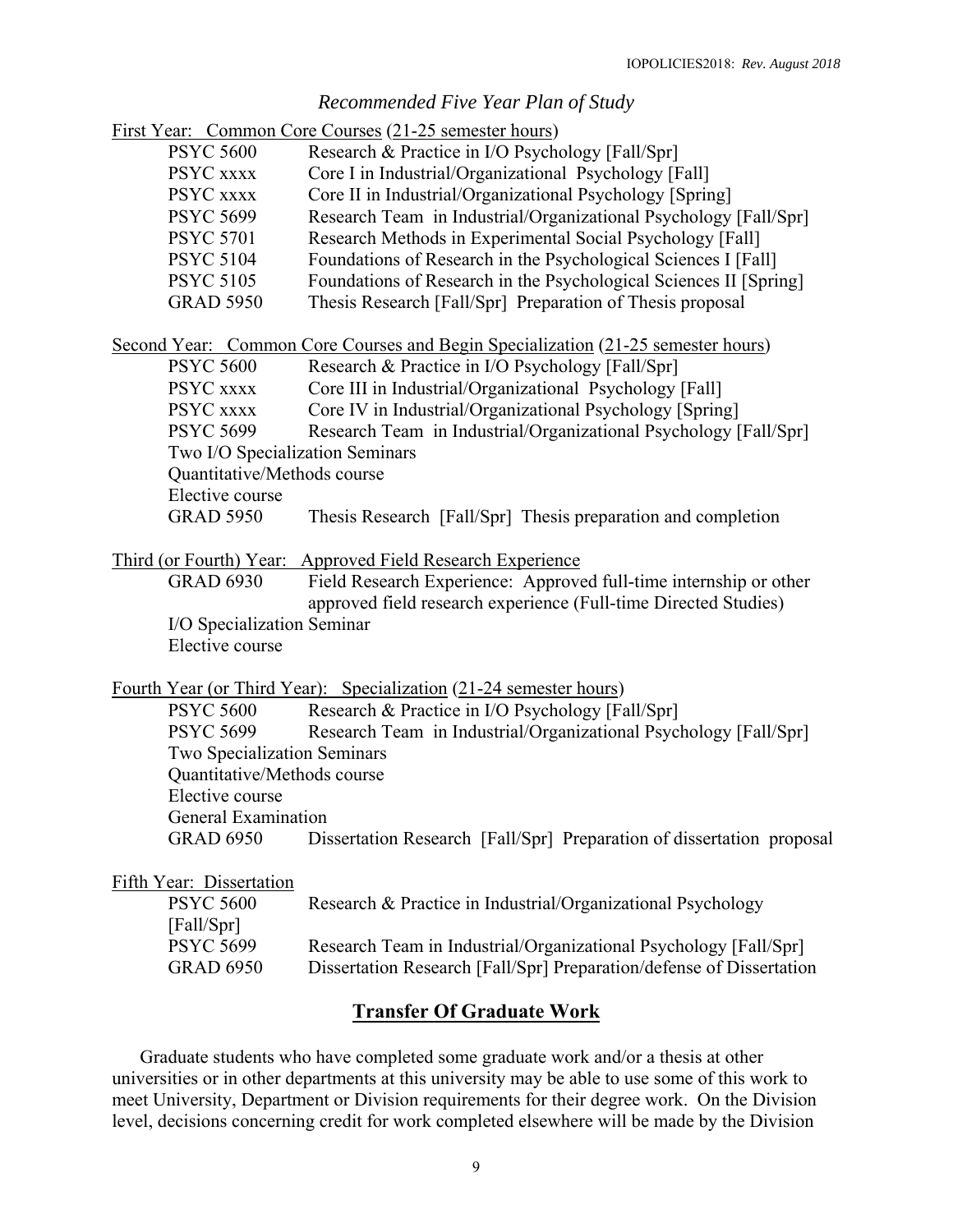Head with advice from the Major Advisor. In all cases, this decision is subject to subsequent Department and University approval. In most cases, these decisions will be made in concert with filing a formal "Plan of Study" with the Graduate Records Office. Final decisions about credit for previous work *cannot* be made prior to completion of some course work in the Division.

# **VII. THESIS AND DISSERTATION ACTIVITY**

### **The Process Involved**

 In carrying out a thesis or dissertation, a student demonstrates his/her comprehension of the relevant professional literature, ability to comprehend and deal with theoretical issues, and mastery of research methodology. This does not mean that completion of a thesis or dissertation takes the form of a solitary exercise performed in isolation and presented to a committee for final evaluation. In many ways these are cooperative efforts in which the members of a student's committee provide frequent and significant input into the effort at all stages of development. These efforts are not tests or trials, and the responsible student should encourage this supportive behavior by frequently initiating constructive communication with the thesis or dissertation advisor at all points in the process.

#### **Pre-Dissertation Research Project**

 At least one approved and completed research project carried out under the supervision of a Faculty member in the I/O Division is required of all students prior to the dissertation research. This requirement can be met by a Master's thesis (which is typical) or another research project. If the requirement is to be met by a research project other than the Master's thesis, the work must be submitted by the student to the IOC or the Advisory Committee of the student for approval. Once this requirement is met, written confirmation should be placed by the Major Advisor in the student's Division file.

### **VIII. FIELD RESEARCH REQUIREMENT**

 The Field Research requirement must be met by all graduate students in the I/O Ph.D. program. At a minimum, students must complete an equivalent of 6 months of supervised field research experience after completion of the master's degree. Students may NOT, however, be off-campus for more than the equivalent of one academic year.

 One objective of this requirement is to include the experience of working in organizational settings as a means of learning about the conduct of field research and developing sophisticated field research skills. A second objective is to provide the student with an opportunity to work with and under the direction of a responsible professional.

 Activities used to complete the field research requirement will depend upon the student's background and career interests. Some examples of acceptable ways to meet the field research requirement include: formal corporate or government internships, full-time grant/project work that substantially focuses on field research and involves significant project management responsibility, work on a combination of appropriate IPAC (Industrial Psychology Applications Center) projects, etc.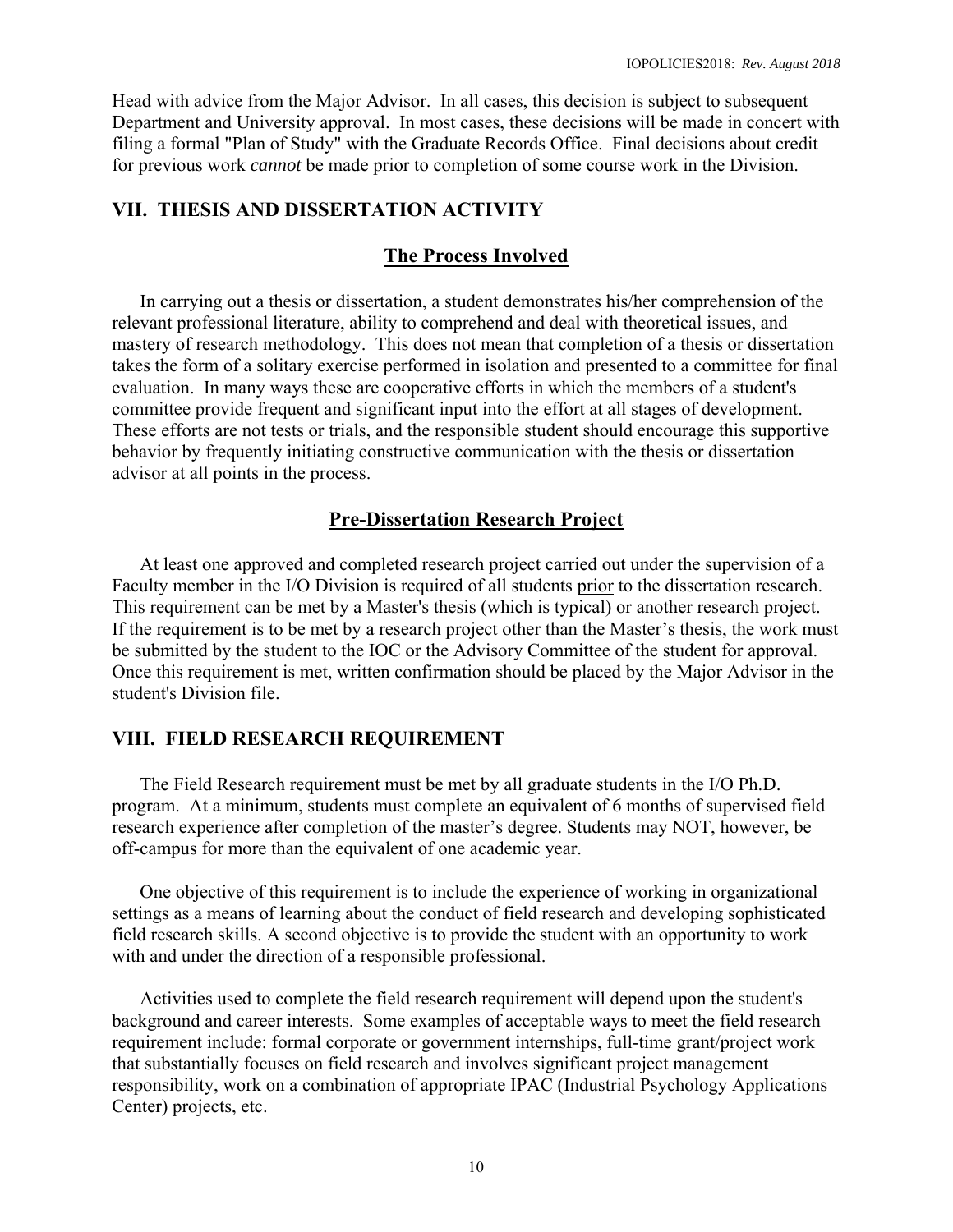Students should not assume that any applied work they do will apply towards meeting the Field Research requirement. The activities proposed to meet the Field Research requirement should be developmental in nature and must be approved by the student's Committee. Students will complete the Field Research Approval Form to document how and when they propose to fulfill the requirement; when signed by the student's Committee and the Division Head, this constitutes agreement that completion of the proposed activity (or series of activities) will meet division requirements. Upon completion, the signed form will be maintained in the I/O Division files as a record that the Field Research Requirement has been met in full. This work will also be documented on the student's transcript by registering for GRAD 6930 or by a PSYC course tailored for this purpose.

 In the case of external internships, the employer of the intern must agree in advance to end full-time employment after one year. Likewise, the student must agree in advance to return to full-time residence until all remaining requirements for the PhD are completed. In the case of external internships or other full-time off-campus field research activities that take place during the academic year, the student must register for GRAD 6930 (Full Time Directed Studies) to maintain full-time student status and provide a record of the internship on the academic transcript. (This is a 3 credit course that identifies the student as engaging in full-time studies of a practicum nature, off-campus.)

 The ideal and usual route to an external internship is one guided by the I/O Division Head. This guidance is intended to serve several purposes: (1) to increase the probability that students are appropriately paid for their internship; (2) to maximize the match between the student's professional goals and the internship activity; (3) to insure that the internship meets the Division criteria for an acceptable Field Research experience; (4) to minimize competition between graduate students for the same internship; (5) to keep the providers of internships satisfied and willing to employ interns in the future; and, (6) to allow the Division to monitor the quality of the internship experience.

#### **IX. EVALUATION METHODS**

All students should be aware of Graduate School and Psychology Department standards regarding satisfactory performance and timely progress in completion of degree requirements. These are described in the Graduate School Catalog and the Policies and Rules for Graduate Study in Psychology. In addition to the requirement that students meet Graduate School and Psychology Department standards, each graduate student in the I/O Division is evaluated on an annual basis with the aid of an "Annual Progress Report." A description of this process is included later in this document. The Division also administers the General Examination (described below), which is required of all doctoral students at the University of Connecticut, and students' Master's and PhD Advisory Committees oversee the completion and evaluation of the Master's Thesis and the PhD Dissertation.

#### **Coursework**

 All I/O graduate students are required to take the common core courses during their first year of study, unless the Department course offerings do not allow this or a specific waiver is provided the Division Head at the recommendation of the student's Major Advisor. All students admitted to study must complete these common core courses with an average grade of 3.0 or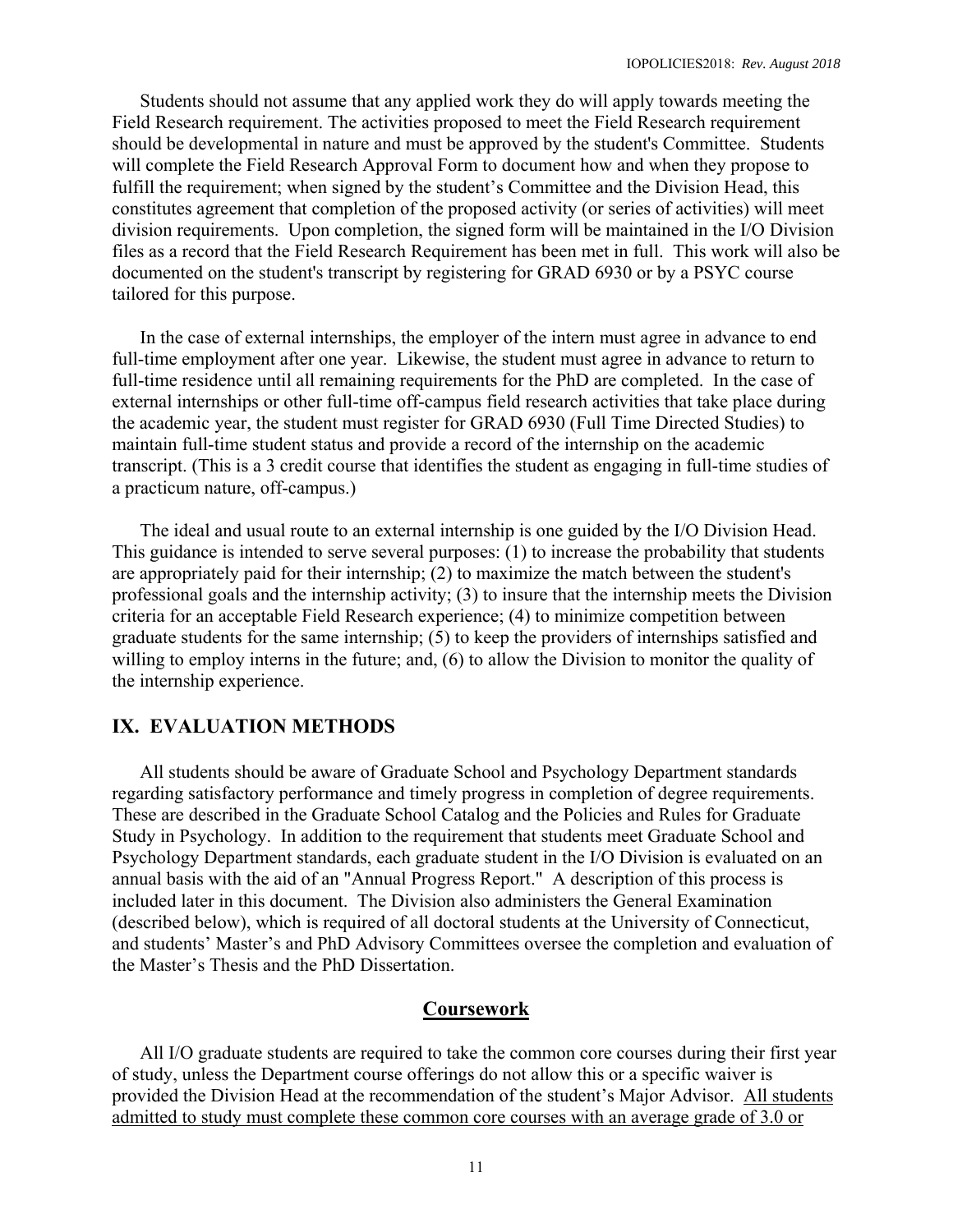better and no more than one grade of less than 3.0 in these courses. Students who do not meet these performance criteria at the end of the first year, but continue to meet the general Graduate School requirements (see Bulletin), can only continue in the program at the recommendation of the I/O Division Faculty. Required Statistics courses completed by Ph.D. students with a grade of less than "B" require a remedial action approved in writing in advance by the Division Head.

## **General Examination**

 Goals of the General Examination. The degree students receive is in I/O Psychology; in line with this, students should be well versed in all elements of the I/O field. To that end, one purpose of the General Examination is to determine if a student can demonstrate a well-rounded knowledge base and the ability to critically evaluate and discuss all aspects of the field of I/O Psychology as outlined by the I/O Graduate Training Program at the University of Connecticut. Therefore, students are expected to study – and be tested on – the entirety of the I/O field. Successful completion of the General Examination should reflect that a student has achieved a working knowledge of all aspects of I/O Psychology and the ability to engage in informed, wellreasoned discussion of I/O Psychology topics as is often expected of a doctoral candidate in this field; for example, when responding to challenging questions following a conference presentation, in exchanges with other I/O psychologists about their research, when interviewing for jobs, and when it becomes necessary to explain the field of I/O psychology to other psychologists or non-psychologists.

 Although a broad knowledge base is important, it is also important to develop a specialty area within the I/O field in preparation for doctoral research. Thus, a second purpose of the General Examination is to examine students in their area of research specialization. To compare these two exam goals, then, the first part of the General Examination is intended to demonstrate a thorough understanding of the broad field of I-O Psychology, and the second part is intended to demonstrate a deep understanding of a specific area of the field.

 Method. The general exam will be offered once a year—during the week before fall classes. The exam will consist of three phases across three days. Days 1 and 2 will be written examinations, and Day 3 consists of an oral defense of the written answers and the student's ability to "think on their feet."

 Exam Day 1, called the General Day, will ask students to write responses to four out of five questions that are written by the I/O Division Faculty and which are administered to all students taking the exam on this day. These questions can cover any topic in the field of I/O psychology. Some questions may be required.

 Exam Day 2, called the Specialty Day, will again ask students to write responses to four out of five questions which for this day are written by the student's advisory committee. These questions will cover the student's own selected specialty area in the field of I/O psychology. That is, the student determines his/her specialty area in the field of I/O psychology (with the guidance of the major advisor); the student's committee then writes five items tailored to topics in this specialty area. Some questions may be required. Example specialty areas include (but are not limited to): Employee Selection<sup>1</sup>, Human-machine Systems, Judgment and Decision

 $\overline{\phantom{a}}$ 

 $<sup>1</sup>$  Note, individual major advisors may find this specialty too broad. Specialty topics should be agreed upon by</sup> student and major advisor.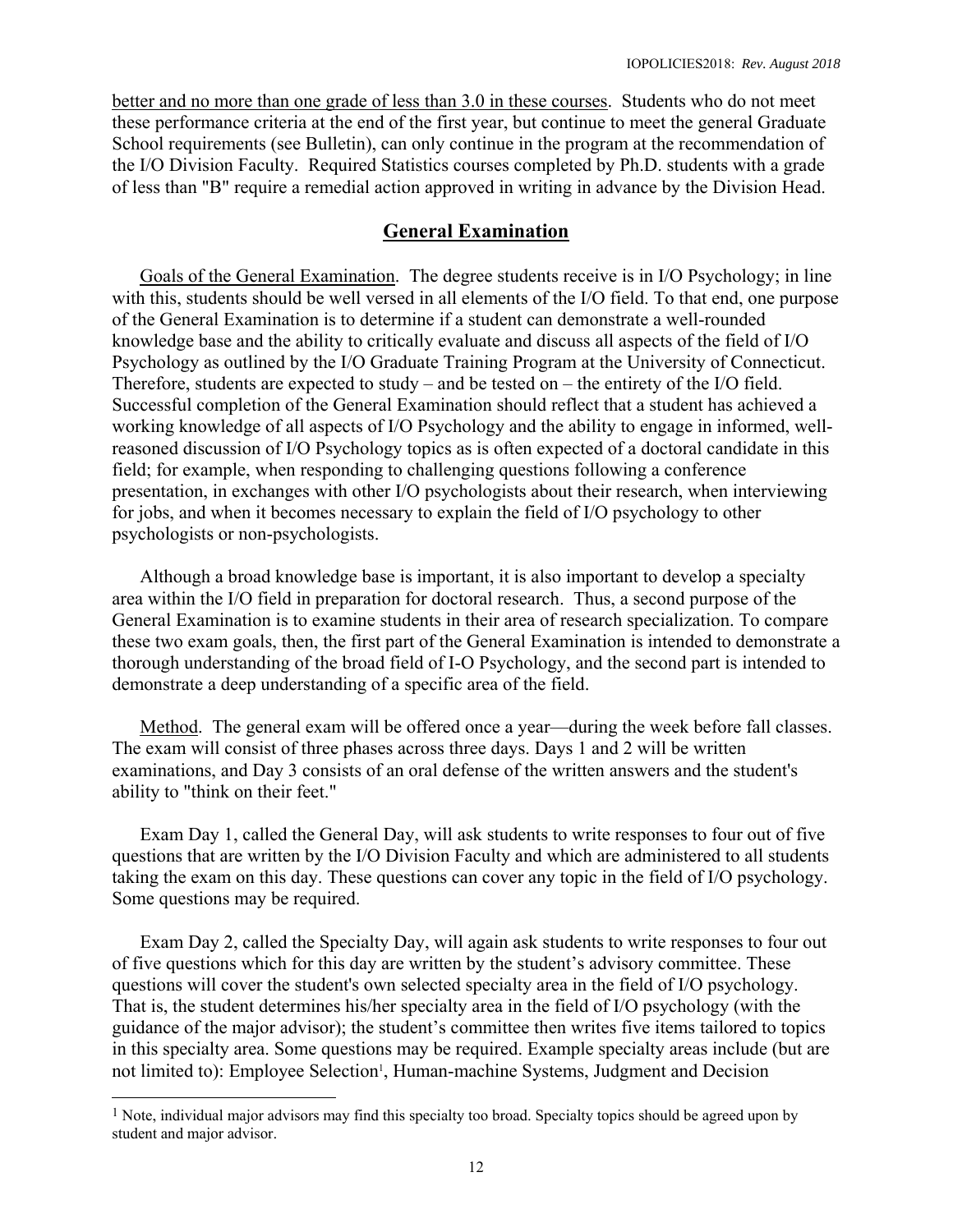Making<sup>1</sup>, Incivility, Leadership, Macroergonomics, Team Processes<sup>1</sup>, Work-Family Issues, Work Motivation, and Work Stress<sup>1</sup>. Cross-area specialization is also possible; for example, topics could require application of specialized knowledge and deep understanding of incivility in regard to Occupational Health Psychology.

 Finally, Exam Day 3 is an oral exam. The purpose of this portion of the exam is two-fold: (1) to allow the student an opportunity to defend, clarify or correct aspects of their written answers to the committee, and (2) to allow the committee to assess the student's ability to critically reason "on their feet." The oral defense will occur no sooner than two weeks after the completion of the written exam, and no later than four weeks after the completion of the written exam, at which time the student defends his/her answers to his/her committee. Additional questions may be asked during this oral defense including (but not limited to): questions about skipped items or partially answered items, clarification questions, or requests to integrate two answers into one new answer.

 Student responses will be evaluated for completeness; demonstrated mastery of the content areas questioned; and the ability to integrate multiple topics and lines of research into a coherent interpretation or argument. Oral defense performance will be evaluated based on how well the student reasons through questions and arguments, and how the student defends his/her positions. In the event a student does not successfully meet the standards for passing any portion of the exam, the committee may elect one of two courses of action:

- (1) The student may be asked to prepare further, and then repeat the entire exam process the following year, or
- (2) The student may be asked to write short essays covering the topics or approaches the student's committee feels he/she has not adequately prepared. These essays will be between 4-5 pages in length (double spaced), and will be expected to demonstrate that the student understands the topics or approaches identified by the committee. This would need to be completed within two weeks of the oral defense and will be evaluated by the student's major advisor.

Preparation for the Examination. Students are expected to begin preparing for the general examination from the time they begin their graduate studies. This preparation includes coursework, research, and regularly reading professional journals in the field on an ongoing basis. In addition, many students will choose to devote a concentrated block of time during the spring and/or summer before the examination to focused review and preparation for the exam. Students should expect to utilize course reading lists, Handbook chapters, and recent years of top-tier journals to guide their studying. Additionally, they should feel free to consult with the I/O Faculty to ascertain other general and/or specific directions for studying. Students are responsible for ensuring that they will be well prepared to answer any questions, in particular in their area of specialization. It is appropriate and encouraged for students to work together when preparing for the exam.

Examination Process. Exam Day 1 and Exam Day 2 will each involve a four-hour block of time  $(e.g., 9 a.m. to 1 p.m.)$  on separate days during the week that both occur before classes begin for the fall semester. Exam Day 1 and Exam Day 2 will both take place on campus, and all answers will be completed on a personal computer or laptop. Students are NOT allowed to use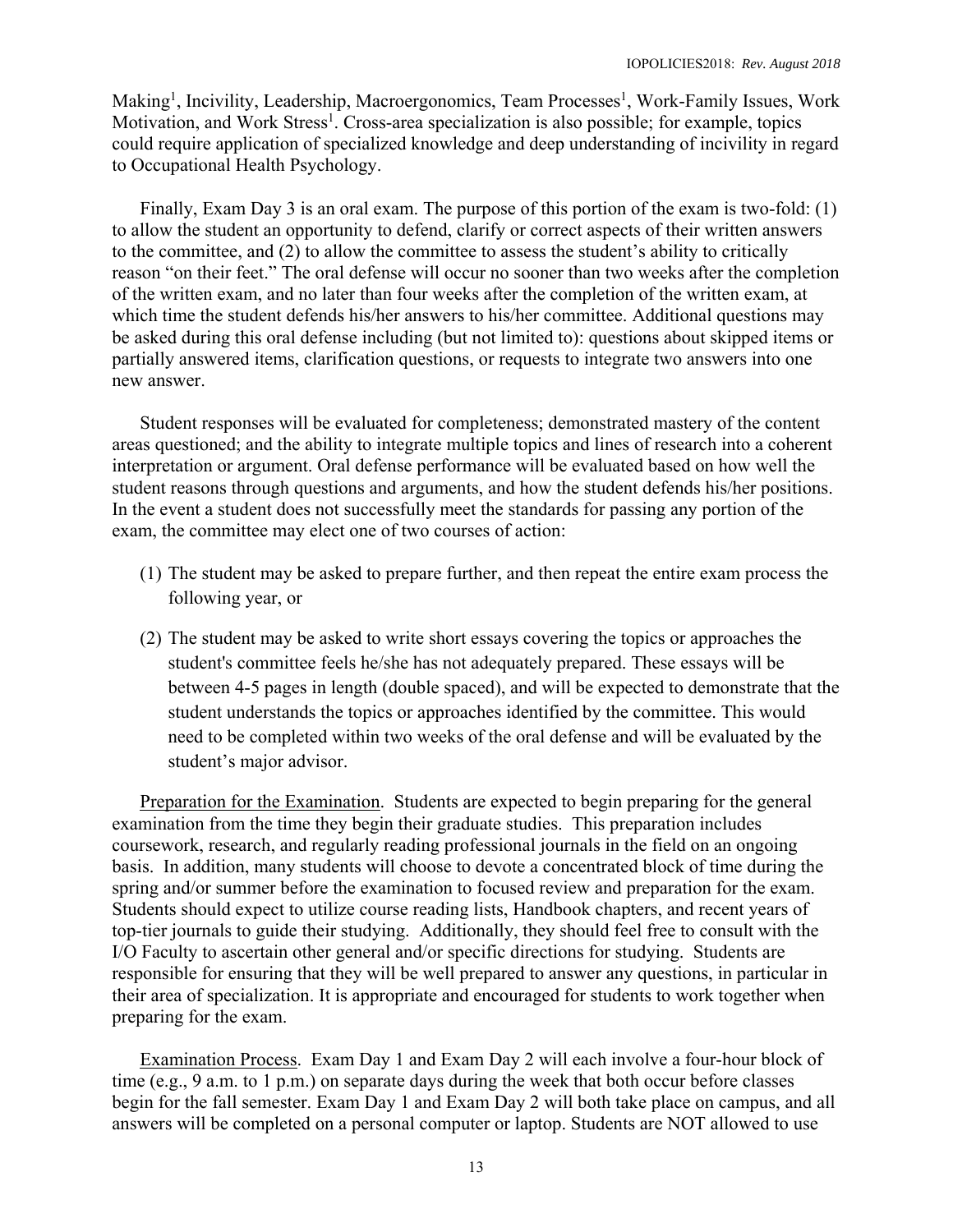notes, readings, or the internet while taking the examination. The only material allowed to the student during the exam is a hard copy of the reading list that has guided their preparation (*example* available upon request). Day 3 of the exam will be a one-hour oral examination, scheduled to take place  $2 - 4$  weeks after the written examination is completed. Examiners for Day 1 include all I/O Faculty. Examiners for Day 2 and Day 3 are the faculty members of the student's committee, but may include additional members of the I-O Faculty as they desire to participate.

Petition for Alternative Exam. In extraordinary cases, a student and his/her major advisor may formally petition the I/O Faculty for the alternative, Project-based General Exam. The student first prepares a written petition in which he/she outlines why the Project-based General Exam is more beneficial than the standard examination to him/her and his/her future career plans. The I/O Faculty will then vote on whether or not to grant the use of the alternative format; a majority must approve the proposal. If approved, the student and major advisor will craft a formal project-based proposal for the student's committee to approve.

# **Timely Progress**

 It is expected that students will make every effort to make timely progress in the completion of their degree requirements. The I/O Faculty generally use the following timeline to help guide their evaluation of students' timely progress: completion of Master's thesis by end of 2nd year of study and completion of General Exam by end of  $4<sup>th</sup>$  year of study.

# **X. PERFORMANCE STANDARDS: REQUIREMENTS AND EXPECTATIONS**

Standards for satisfactory and excellent performance in the I/O program include a variety of behaviors that go well beyond the minimal requirements described in the previous sections of this document. Key expectations of all students in the I/O Division are summarized below. Although this is by no means a comprehensive list, it is intended to convey some of the other important student behaviors that the I/O Faculty value, expect, and consider during their evaluations of student performance and progress in the program.

- 1. Full-time residence/participation in the program until the degree is completed (with the exception of approved off-site internship/field research experiences or an approved leave of absence from the program)
- 2. Development of one (or more) minor areas of concentration: e.g., quantitative methods, measurement, occupational health psychology
- 3. Regular participation in I/O division brown bag research series
- 4. Independent reading to learn about the field of I/O (e.g., subscribe to and regularly read at least two major journals in the field) in preparation for general examination, beginning in Year 1
- 5. Attendance and active participation in scientific conferences relevant to area of interest (e.g., SIOP, HFES, JDM, AOM, IEA, APA, APS, WSH, etc.)
- 6. Coauthor on at least one paper submitted for conference presentation by end of  $2<sup>nd</sup>$  year in program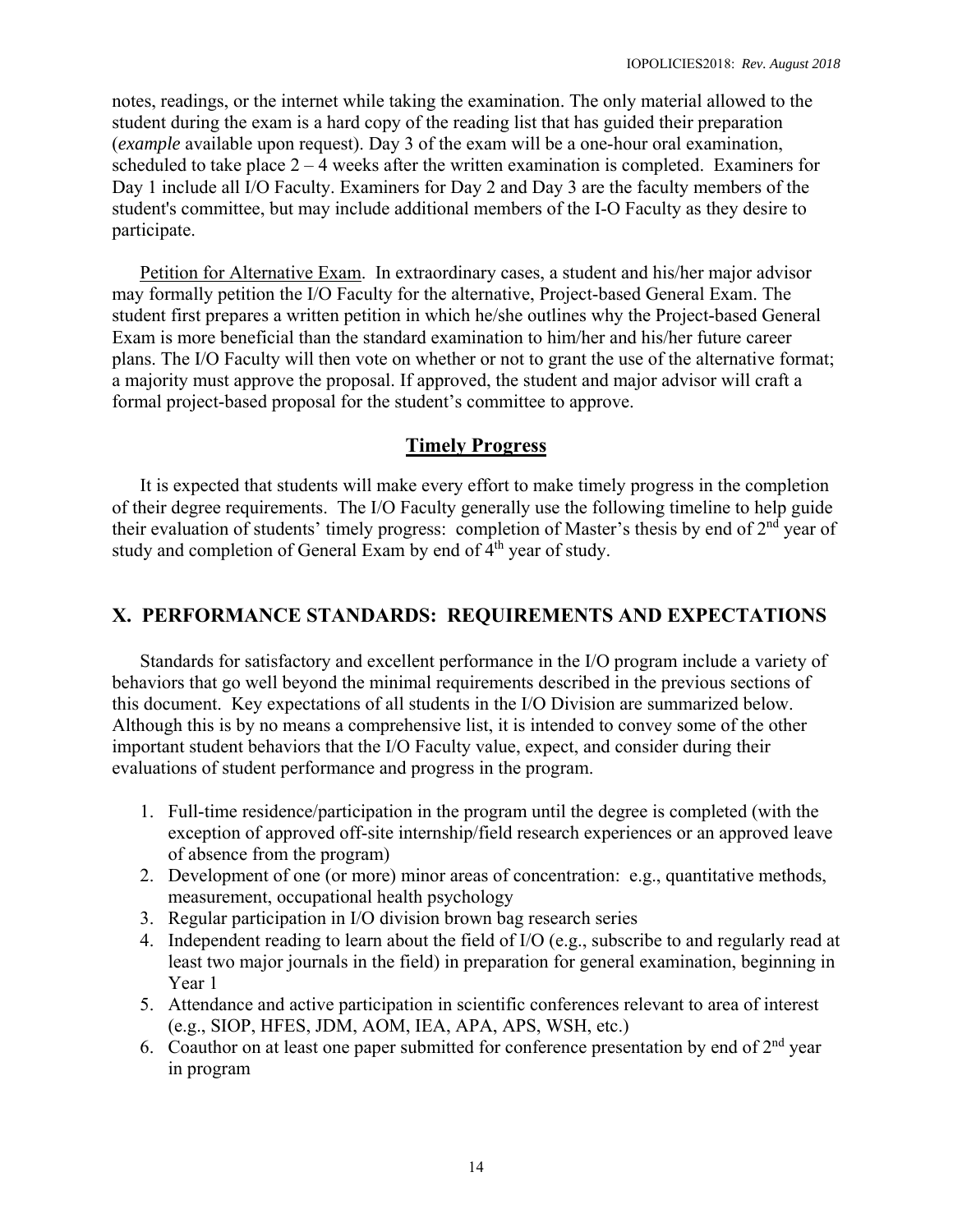- 7. Taking responsibility for identifying and taking advantage of opportunities to develop I/O competencies (as outlined in SIOP Education & Training Guidelines for Doctoral Training in I/O Psychology)
- 8. Collegial behavior that furthers the effectiveness of the I/O program and its members, such as mentoring other students in the program, sharing "lessons learned," and assisting with program and department service activities

# **XI. ANNUAL PROGRESS REPORTS**

At the beginning of the Spring semester each year, I/O graduate students are required to complete a "Progress Report." This report has a number of objectives:

- (a) It allows students to provide the Faculty with a review of their professional activities during the year.
- (b) It provides graduate students a formal way to request specific information, if they wish, about their own progress.
- (c) It provides the Division Faculty with a starting point for their discussion of graduate student performance.
- (d) It aids Major Advisors in providing feedback to their graduate students.

 Progress Reports should be prepared using the format designated by the Division. Students will be provided with a rough outline of the information which should be considered in the report, but the student is free to make additions to the form in any way s/he sees fit. A comprehensive and complete report, not a lengthy document, is the goal. These reports must be completed and returned to the Division Head by a due date noted on the form.

 Once these reports have been returned, the I/O Division Faculty will meet as a group to discuss the contents and any other information the Faculty feel is relevant to this review. When this meeting is completed, students will be instructed to meet with their Advisors for further discussion of their progress to date. A copy of the Progress Report will be placed in the student's Division file, as well as a copy of any correspondence concerning the outcome of the review.

 It should be emphasized that the Progress Report represents only one vehicle for communicating progress and seeking feedback about performance/progress in the program. Frequent exchanges that include giving and seeking informal feedback about progress and performance are expected as part of the regular interactions that students have with their advisors. It is a student's responsibility to seek such feedback on a regular basis.

# **XII. OTHER DIVISION POLICIES**

## **Student Document Distribution**

Reports and studies written by graduate students in the I/O program may be distributed outside the Department with the approval of the student's Major Advisor. In most cases, documents distributed outside the Department should display the following statement on the first page: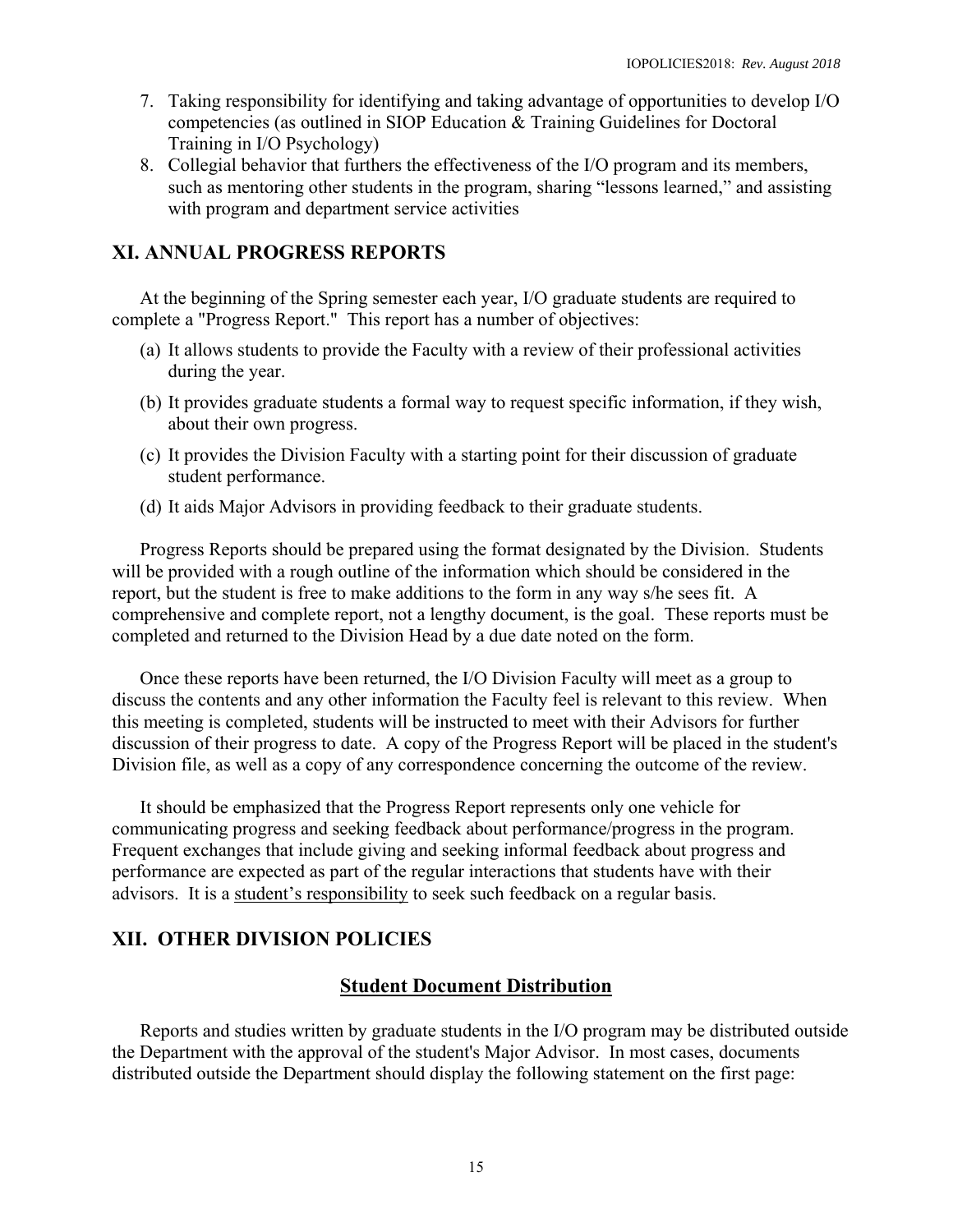*"This document was prepared as part of a graduate student project and should be viewed as a student training effort, rather than as a report by a fully-trained professional. The views contained in this document are those of the student author(s). No endorsement by the Faculty, the University, or the State of Connecticut has been given nor should any be inferred."* 

 Obviously, this rule does not hold when the document is knowingly co-authored by an I/O Faculty member or the document is one completed at and identified with another organization.

# **Participation in the Annual SIOP Doctoral Consortium and Similar Events**

## **Background**

From time to time, our Division is asked to nominate a limited number of graduate students as candidates for workshops and training programs hosted by professional organizations in our field. For example, each year the I/O Division is invited to nominate a student to participate in the Doctoral Consortium sponsored by the Society for Industrial and Organizational Psychology. The consortium is a day-long event held on the day before the annual SIOP conference. It is intended as an opportunity for advanced doctoral students in I/O graduate training programs throughout the U.S.A. and Canada to participate in workshops and discussions led by highly regarded professionals in our field. The focus of the consortium is on the development of interesting, viable, and productive programs of research in academic and applied settings. The consortium also offers an opportunity to gather insights about the publication process from journal editors in our field and to share ideas with graduate students from other programs. SIOP has strict limits on the number of participants in the consortium (currently the limit is 40 student participants). Each I/O doctoral program is limited to nominating one student for the consortium. This is done in order to ensure a wide representation of graduate programs in the consortium

## **Selection/ranking of I/O Division students to participate in the SIOP consortium**

Students who would like to attend the consortium and who meet the following minimum criteria may request that they be nominated to participate in the consortium:

- currently in the 3rd year of graduate study or beyond
- master's degree requirements have been met
- have *not* attended the SIOP Doctoral Consortium previously.

If there are multiple applicants, they will be rank-ordered, with priority being given to students whose progress in our program is most advanced, as evidenced by completion of the following milestones:

- completion of Field Research Experience requirement
- passing the general examination
- dissertation prospectus approved by advisory commmittee.

Any remaining ties will be broken by the flip of a coin. The first ranked student using this procedure will be nominated to the consortium; the second ranked student will be nominated for the waiting list, if there is one.

#### **Selection of I/O Division students to participate in other workshops/training programs**